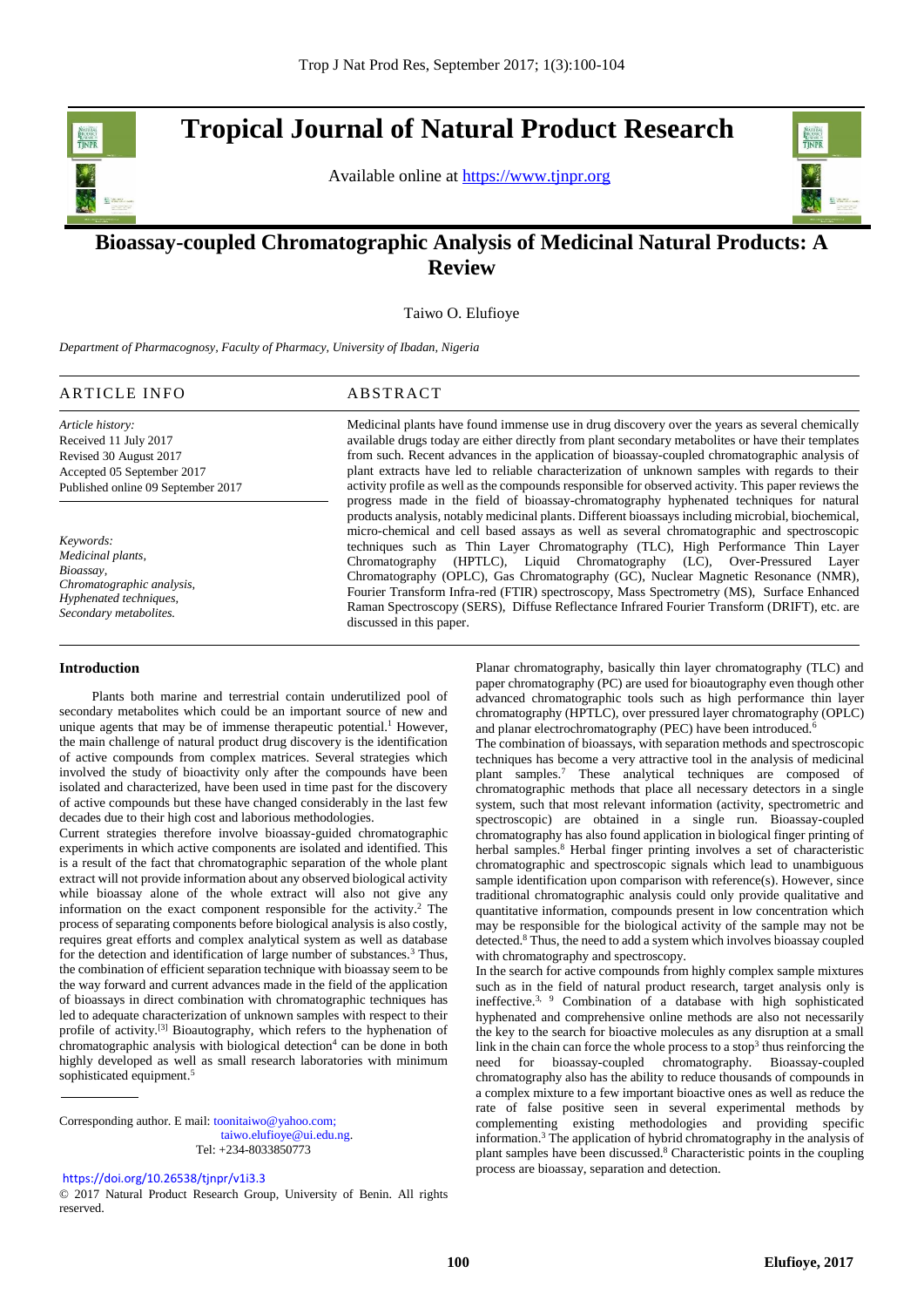#### **Methodology**

The search keywords used for this review include medicinal plants, natural products, bioassay techniques, chromatographic analysis, hyphenated techniques, secondary metabolites, and structure elucidation. The search was performed in scientific database such as Science direct, Pubmed central and Google scholar, and PubMed central Canada. For this review, 75 references were consulted.

#### **Biological assay**

Bioautographic assays are the key to screening of complex botanical samples for specific natural constituents.<sup>10</sup> A number of microbiological and biochemical assays has been transferred to planar chromatography like HPTLC even though this field of research is still largely underexplored despite the evident advantage of linking directly to bioactive compounds. 3

#### **Microbial assay**

Coupling of planar chromatography with microbiological assays is an old practice. <sup>11</sup> Three bioautographic methods have been used: contact bioautography, direct TLC bioautography and immersion/agar overlay bioautography.<sup>12, 13</sup> Usually, developed TLC plates are immersed in suspension broth of microorganism and then incubated after which visualization is done directly on the plate. However, an improvement in the efficiency of the process leading to sharply bounded zones following 24 hours of incubation was recently achieved. <sup>14</sup> The detection of bioactive compounds in complex samples by bacterial assays using the directly bioluminescent marine bacteria *Vibrio fischeri* has been reported. 15-17 Many enzyme substrate reactions that show the viability of microorganism are suited for use in HPTLC bioassay. For instance, in the detection of algicides  $^{18}$  and fungicides.  $^{19, 20}$ 

# **Biochemical assay**

Biochemical assays are analytical *in vitro* procedures used for the detection, quantification and/or study of the binding or activity of biological molecules such as enzymes.<sup>21, 22</sup> An early part of drug discovery experimental process usually involves screening large number of compounds for activity using biochemical assays in an ultrahighthroughput format. 23, 24 Recent advances in biochemical assay techniques have been because of contributions from both chemistry and biology, especially molecular biology, molecular genetics as well as engineering and information technology.<sup>25-27</sup> Biochemical assays already transferred to the plate include tests for;

- Anti-cholinesterase compounds using either the Ellman reagent or the fast blue salt  $B^{28, 25}$
- α- and β-Glucosidase inhibitors  $^{30,\,31}$
- Xanthine oxidase inhibitors<sup>32, 33</sup>
- Tyrosinase inhibitors $34$
- Detection of estrogenic compounds<sup>4</sup>

#### **Micro-chemical assay**

Chemical derivatization can also be linked to activity for instance in assaying for antioxidants and radical scavenging. Several bio-autographic methods coupled with spectroscopy which led to identification of active constituents have been reported. This include: bleaching under UV 366 nm or white light after spraying the developed plate with β-carotene solution,<sup>35</sup> DPPH (2,2-dipheryl-1-Picrylhydrazyl) radical scavenging assay, <sup>36</sup> ABTS (3-ethylbenzthiazoline-6-suulphonic acid) radical scavenging assay<sup>37</sup> and β-carotene detection.<sup>35</sup>

#### **Cell test System**

There is complex interaction between drug and organism at multiple levels. This interaction cannot be predicted using biochemical assays only thus the need for cell-based screening assays as more biologically relevant option to predicting the response of organism. <sup>23</sup>Also, at some point in the drug discovery process, it will become important to know the cellular toxicity of the molecule of interest. Eukaryotic cell culture is an acceptable test model to get initial information on toxicity. <sup>23</sup> Choosing a cell-based screening assay method however requires an understanding of the endpoint being measured, correlation with cell viability, and the limitations of the assay chemistries. <sup>23</sup> A recent study describes a new platform for the fast and efficient screening for bioactive compounds in complex natural mixtures using a cell-based assay coupled with chromatography. 38

#### **Chromatography**

### *Thin Layer Chromatography (TLC) and High Performance Thin Layer Chromatography (HPTLC)*

The most streamlined option for coupling chromatography with bioassay is through planar chromatography<sup>3</sup> since thin layer chromatography is one of the most popular separation techniques and all the limitation of column derived method can be avoided by the open, offline and planar format of TLC and HTPLC. Advantages include less effort and data handling is adjustable to different detector options and simple modular instrumentation. Usually, TLC is hyphenated with appropriate bioassay to enable direct *in vitro* activity study of an extract that has previously been separated into its components on the plate. Coupling of TLC with bioassay and a spectroscopic technique like UV, using UV densitometric scanning, $39, 40$  MS using TLC-MS interface $41^\circ$  will result in the identification of the targeted active substances in the plant extract. It has the advantage of good availability, ease of application and cost effectiveness. Also, the use of various derivatization reagents has made detection highly flexible. Thus, direct bioautographic assay on TLC plate has made thin layer chromatographic screening a powerful tool for fast identification of active compounds in crude plant extracts.<sup>1</sup>

High performance thin layer chromatography (HPTLC) coupled with bioassay is a simple and rapid technique for the discovery of bioactive compounds present in complex extracts of natural products. <sup>42</sup> Advantages of this technique include simplified sample preparation, short time of analysis, low cost of operation, simultaneous analysis of several samples, option for multiple detection, matrix- tolerance and compatibility to biological assays. 41, 1 The HPTLC setup can be used for many project and bioassay at any time without additional capital cost. One other major advantage is the eluent-free detection made possible by this system since chromatography is distinctly separated from the detection step. <sup>3</sup> Moreover, in HPTLC all the samples are collected in the plate after separation such that composition of unknown samples can be assessed for bioactivity first and only active ones are then subjected to further characterization and structure elucidation. The disadvantage of HPTLC however is the reduced separation power when compared to HPLC or GC. HPTLC has been used in the study of polyphenols from *Citrullus lanatus*,<sup>43</sup> Rosa hybida,<sup>44</sup> *Diplazium esculentum.* <sup>45</sup> However, it may not be useful for high sensitive volatile and oxidation-prone bioactive components. <sup>41</sup> Useful detail information on the background and practical performance of HPTLC-MS has been reported.<sup>46, 47</sup>

### *Liquid Chromatography (LC)*

Offline and online separation of complex mixtures can be done by Liquid chromatography including Low pressure LC, high performance liquid chromatography (HPLC), ultra-high-performance liquid chromatography (UPLC), counter current chromatography (CCC) and other variants. <sup>48</sup> All these can be coupled with bio-assay and spectroscopy. Disadvantages of LC however includes the use of organic solvents and other additives which are not compatible with most bioassay and fast separation which often do not match the time frame required for many bioassays. <sup>48</sup> Attention is however still on the use of liquid chromatography nuclear magnetic resonance (LC-NMR) and LC-MS (mass spectrometry) for direct and rapid screening of medicinal plant extracts.<sup>49</sup>

# *High Performance Liquid Chromatography (HPLC)*

High performance liquid chromatography (HPLC) became more relevant in the last decades due to the overlook of TLC potentials in analytical chemistry. 50-52 However, coupling HPLC with bioassay has shown some drawbacks which include the need to remove all traces of disinfectant used to rinse the flow system after use to prevent the growth of biofilms, so as not to disrupt the bioassay results. Challenges with column derived coupling also include capital cost, complexity of instrumentation for routine operation, dealing with large amount of data generated and finding single eluent that is optimal for all detectors.<sup>11</sup> Also, HPLC eluent may require post-chromatographic aqueous dilution tolerable for the specific bioassay, Peak broadening usually occurs except for bioassay with fast reaction times, complex and laborious instrumental set up are required, sample preparation need to be adjusted to HPLC requirements, limiting to the online system in the sample throughput by sequential sample analysis, time dependent effect on bioassay cannot be achieved and limit of detection (LOD) is worse in HPLC enzyme inhibition.<sup>3</sup>

#### *Gas Chromatography (GC)*

Gas chromatography is a separation technique used for volatile compounds because of its efficiency and excellent detection sensitivity when combined with MS. It has the advantage of being associated with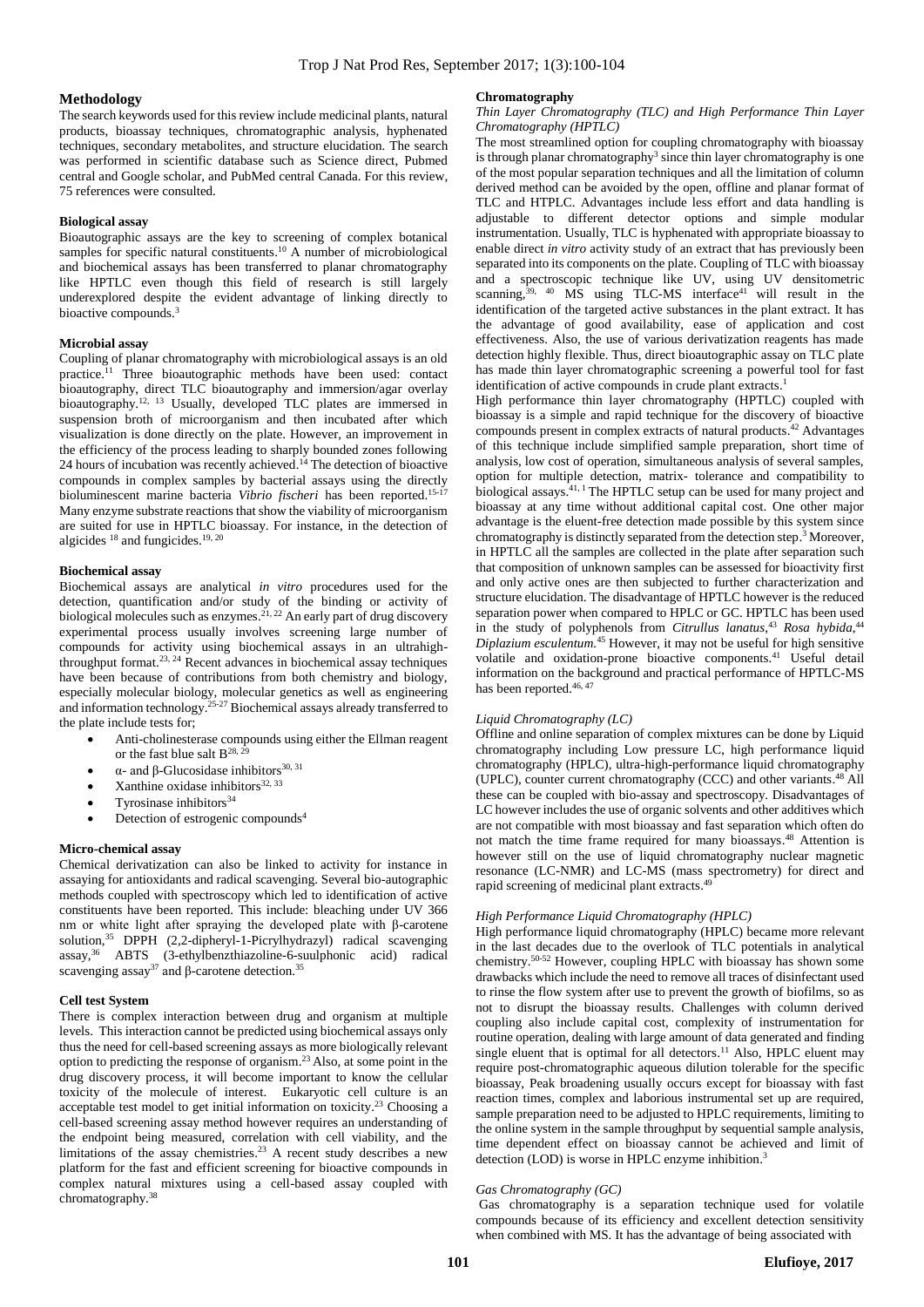high data library which allows tentative identification of compounds.<sup>48</sup> It is not however compatible with many biochemical systems but it has found application in the analysis of fragrance and flavor on GC-olfactometry.<sup>53</sup>

# **Structure Identification and Elucidation**

Following proper isolation using appropriate chromatographic technique, the next step is the characterization and elucidation of the unknown isolated bioactive compounds. Usually, hyphenation is selected to provide the most relevant information as required. Bioassay coupled chromatography has often been hyphenated with several spectroscopic equipment such as Attenuated Total Reflection/Fourier Transform Infrared (ATR-FTIR). In this case spectra can be recorded directly from zones of interest on an HPTLC plate through the versatile TLC-MS interface. 54, 55 Nuclear Magnetic Resonance (NMR) has been coupled with several bioautography.<sup>56, 57</sup> Even on analytical scale, it has been used for structure confirmation. <sup>58</sup> Diffuse Reflectance Infrared Fourier Transform (DRIFT) spectroscopy is also a well-known technique for characterization. <sup>59</sup> It has found some application in natural product research<sup>60</sup> and has been coupled with chromatography.<sup>61, 62</sup> Surface Enhanced Raman Spectroscopy (SERS) has also been coupled with chromatography<sup>63</sup> and could find some applications in natural product research. <sup>64</sup> UV/VIS/FLD spectrometry coupled with chromatography is also a useful technique in bioactive components identification. 65-68 It is usually coupled with planar chromatography from which images can be captures directly on the plate. Most of these experiments can be measured directly from analytical plates. Important samples are then directed to mass spectrometer (MS) or high-resolution mass spectrometer (HRMS) for structure confirmation.

# **Specific examples**

Reversed phase HPLC separation coupled to NMR-MS and bioassay was used to discover triterpenoidal saponin with significant anti-helminthic activity from *Bacopa Monniera.* <sup>69</sup> Seven new AChE inhibitor were isolated from the dichloromethane extract of the aerial parts of *Blumea gariepina* (Asteraceae) using the diazotization method<sup>70</sup> while an indole alkaloid was isolated from *Tabernaemontana austrialis* through Ellman reaction.<sup>71</sup> Twelve  $(12)$  compounds including phenolic acids, phthalides and terpene glycoside were identified by HPLC coupled with DAD and ESI–MS from *Paeonia lactiflora* and *Ligusticum chuanxiong.* 72 Antioxidant (DPPH) bioassay coupled with LC-MS was used to identify carnosol, rosmanol, carnosic acid, methyl carnosate, and some flavonoids such as cirsimaritin and genkwanin from *Rosmarinus officinalis*. <sup>73</sup> The online separation and structure elucidation of naphthodianthrones, flavonoids, and other constituents from an extract of *Hypericum perforatum* L. using high performance liquid chromatography (HPLC) coupled on-line with ultraviolet-visible, nuclear magnetic resonance (NMR), and mass spectrometry (MS) has also been reported. <sup>74</sup> Thirteen (13) compounds including ferulic acid, Z-ligustilide, E-ligustilide, Zbutylidenephthalide, E-butylidenephthalide, 3-butylphthalide, 3 butylidene-4-hydroxyphthalide, senkyunolide A, 6,7-epoxyligustilide, senkyunolide F, senkyunolide H, senkyunolide I, and 6,7dihydroxyligustilide were identified using gas chromatography–mass spectrometry (GC–MS) coupled with pressurized liquid extraction (PLE) from *Angelica sinensis.* 75

# **Conclusion**

The role of medicinal plants in drug discovery is quite immense. This makes the need for the development of analytical techniques which could provide adequate information on the activity, toxicity as well as the bioactive compounds very important. Also, the fact that separation is usually challenging and compounds are usually isolated in very small amounts, it is necessary to develop analytical processes that can detect and fully identify bioactive lead compounds in small quantities. Thus, bioactivity-coupled chromatographic separation in hyphenation with appropriate spectroscopic technique is the way forward in order to achieve rapid discovery of potential drug leads.

# **Conflict of interest**

The author declares no conflict of interest.

# **Declaration of liability**

The author takes responsibility for the content of this article.

# **References**

- 1. Agatonovic-Kustrin S, Morton DW, Yusof AP. Thin layer Chromatography – Bioassay us powerful tool for rapid identification of bioactive components in botanical extracts. Mod. Chem. Appl. 2015; 3(1):1-2.
- 2. Sherma J. Bioluminescence detection in thin layer chromatography. Studia universitatis babes-bolyai, Chemia. 2009; 1(2).
- 3. Morlock GE. Chromatography combined with bioassays and other hyphenations—the direct link to the compound indicating the effect, in: B.S. Patil, G.K. Jayaprakasha, F. Pellati (Eds.), Instrumental Methods for the Analysis of Bioactive Molecules, 246th ACS National Meeting and Exposition, September 8–12, Indianapolis, IN, American Chemical Society, Washington, DC, 2013.
- 4. Muller MB, Dausend C, Weins C. A new bio-autographic screening method for the detection of estrogenic compounds. Chromatogr. 2004; 60:207-211.
- 5. Marton A, Millard M, Hostettmann K. A TLC bioautographic method for the detection of α and β Glucosidase inhibitors in plant extract. GIT Lab. J 1997; 1:36-39.
- 6. Dewanjee S, Gangopadhyay M, Bhattacharya N, Khanra R, Dua TK. Bioautography and its scope in the field of natural product chemistry. J Pharma Anal. 2015; 5(2):75-84.
- 7. Kraus W, Ngoc LH, Conrad J, Klaiber I, Reeb S, Vogler B. Investigation of biologically active nature products using online LC-bioassay, LC-NMR and LC-MC techniques. Phytochem Rev. 2002; 1:409-411.
- Cieśla Ł. Biological finger-printing of herbal samples by means of Liquid chromatography. Res Inter. 2012; 26:1-9.
- 9. Sticher O. Natural product isolation. Nat Prod Rep*.* 2008; 25(3):517-554.
- 10. Marston A. Thin-layer chromatography with biological detection in phytochemistry. J Chromatogr. 2011; 1218:2676- 2683.
- 11. Morlock G, Schwack W. Coupling of planar chromatography to mass spectrometry. Trends Anal Chem. 2010; 29(10):1157- 1171.
- 12. Wagman GH, Bailey JV. Use of silicic acid glass fiber sheets for bioautography of antimicrobial substances. J chromatogr. 1969; 41:263-264.
- 13. Rios JL, Recio MC, Villar A. Screening methods for natural products with anti microbial activity review of the literature. J Ethnopharmacol. 1988; 23:127-149.
- 14. Klingelhöfer I, Morlock GE. Sharp-bounded zones link to the effect in planar chromatography-bioassay-mass spectrometry. J Chromatogr A. 2014; 1360:288-295.
- 15. Eberz G, Rast HG, Burger K, Kreiss W, Weisemann C. Bioactivity screening chromatography-bioluminescence coupling. Chromatogr. 1996; 43:5-9.
- 16. Klöppel A, Grasse W, Brümmer F, Morlock G. HPTLC coupled with bioluminescence and mass spectrometry for bioactivitybased analysis of secondary metabolites in marine sponges. J Planar Chromatogr Modern TLC. 2008; 21(6):431-436.
- 17. Krüger S, Urmann O, Morlock GE. Development of a planar chromatographic method for quantitation of anthocyanes in pomace, feed, juice and wine. J Chromatogr A. 2013; 1289: 105-118.
- 18. Baumann U, Brunner C, Pletscher E, Tobler N. Biologische Detektionsverfahren in der Dünnschichtchromatographie. Umweltwissenschaften und Schadstoff-Forschung. 2003; 15(3):163-167.
- 19. Nagy S, Kocsis B, Kőszegi T, Botz L. Optimization of growth conditions for test fungus cultures used in direct bioautographic TLC detection. 3. Test fungus: Candida albicans. JPC J Planar Chromatogr Modern TLC. 2007; 20(5):385-389.
- 20. Schmourl G, Mendonca-Filho RR, Alviano CS. Screening of antifungal agents using using ethanol precipitation and bio-autography of medicinal and food plants. J Ethnopharmacol. 2004; 96: 563-568.
- 21. Desbrow CE, Routledge EJ, Brighty GC, Sumpter JP, Waldock M. Identification of estrogenic chemicals in STW effluent. 1.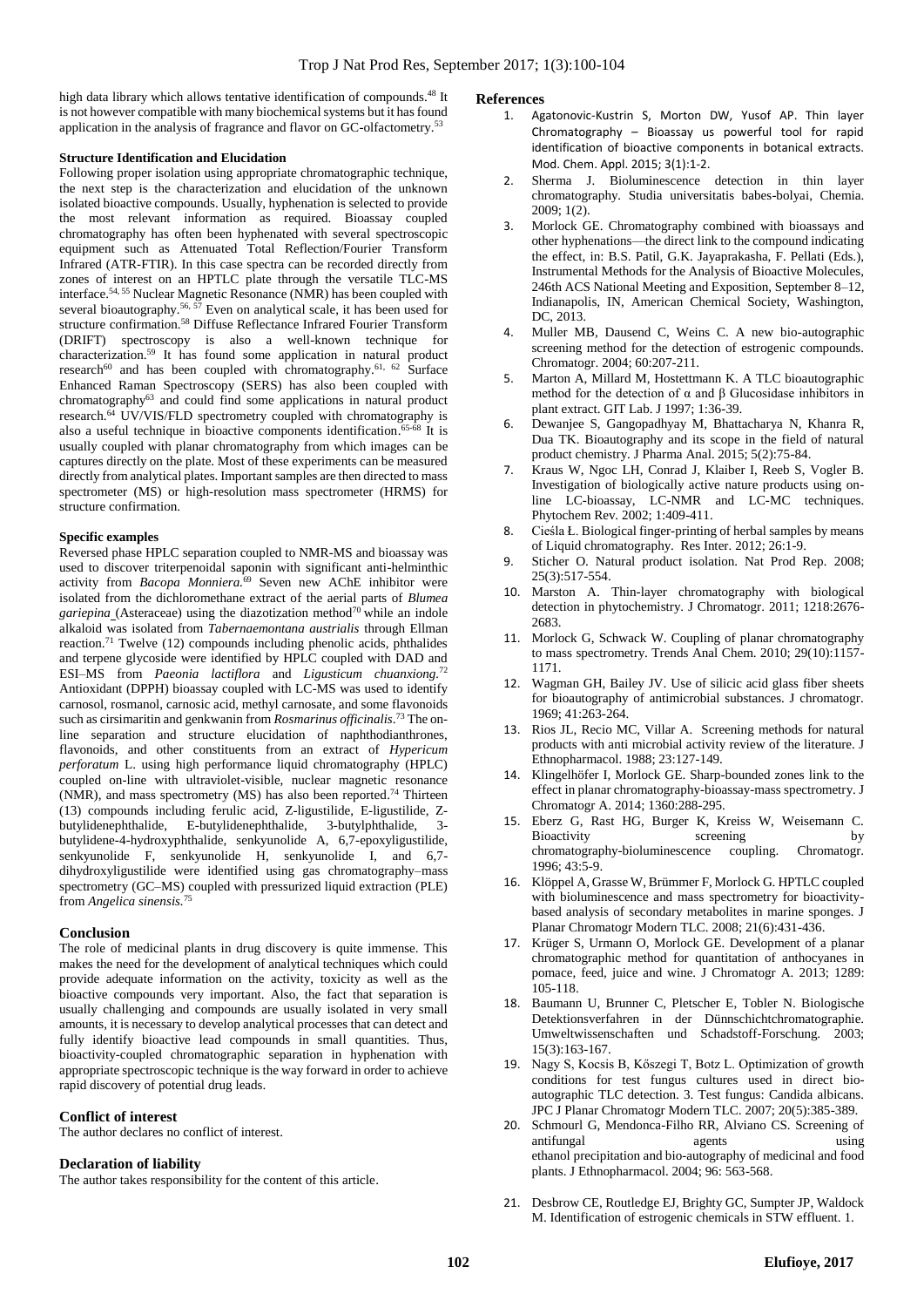Chemical fractionation and in vitro biological screening. Environ Sci Tech. 1998; 32(11):1549-1558.

- 22. Aebersold R, Mann M. Mass spectrometry-based proteomics. Nature 2003; 422(6928):198-207.
- 23. Riss TE, Moravec R, Niles A. Selecting cell-based assays for drug discovery screening. Cell Notes 2005; 13:16-21.
- 24. Hughes JP, Rees S, Kalindjian SB, Philpott KL. Principles of early drug discovery. Br J Pharmacol. 2011; 162(6):1239-1249.
- 25. Ideker T, Galitski T, Hood L. A new approach to decoding life: systems biology. Ann Rev Geno Human Gen. 2001; 2(1):343- 372.
- 26. Endy D. Foundations for engineering biology. Nature 2005; 438:449-453.
- 27. Zhang J, Yang PL, Gray NS. Targeting cancer with small molecule kinase inhibitors. Nat Rev Cancer. 2009; 9(1):28-39.
- 28. Akkad R, Wolfgang S. Effect of bromine oxidation on highperformance thin-layer chromatography multi-enzyme inhibition assay detection of organophosphates and carbamate insecticides." J Chromatogr A. 2011; 1218(19):2775-2784.
- 29. Wen L, Wei Q, Chen G, Liu F, Zhang S, You T. Bioassay and liquid chromatography/mass spectrometry-guided acetylcholinesterase inhibitors from *Picria fel-terrae*. Pharmacog Mag. 2013; 9(1):S25.
- 30. Salazar MO, Furlan RLE A rapid TLC autographic method for the detection of Glucosidase inhibitors. Phytochem Anal. 2007; 18:209-212.
- 31. Simoes-Pires CA, Hmicha B, Marston A. A TLC bioautographic method for the detection of α- and β-glucosidase inhibitors in plant extracts. Phytochem Anal. 2009; 20:511-515.
- 32. Ramallo IA, Zacchino SA, Furlan RLE. A rapid TLC autographic method for the detection of xanthine oxidase inhibitors and superoxide scavenges. Phytochem Anal. 2006; 17:15-19.
- 33. Su X, Li X, Tao H, Zhou J, Wu T, Chou G, Cheng Z. Simultaneous isolation of seven compounds from Glehnia littoralis roots by off‐line over pressured layer chromatography guided by a TLC antioxidant autographic assay. J Sep Sci. 2013; 36(21-22):3644-3650.
- 34. Potterat O, Hamburger M. Concepts and technologies for tracking bioactive compounds in natural product extracts: generation of libraries, and hyphenation of analytical processes with bioassays. Nat Prod Rep. 2013; 30(4):546-564.
- 35. Pratt DE, Miller EE. A flavonoid anti-oxidant in Spanish peanuts. Am J Oil Chem Soc. 1984; 61:1064-1067.
- 36. Colech M, Komsta L, Nowak R Investigation of antiradical activity of plant material by thin layer chromatography with image processing. Food Chem. 2012; 132(1):549-553.
- 37. Miller NJ, Rice-Evans CA. Factors influencing the antioxidant activity determined by the ABTS•+ radical cation assay. Free Rad Res. 1997; 26(3):195-199.
- 38. Otvos RA, van Nierop P, Niessen WM, Kini RM, Somsen GW, Smit AB, Kool J. Development of an Online Cell-Based Bioactivity Screening Method by Coupling Liquid Chromatography to Flow Cytometry with Parallel Mass Spectrometry. Anal Chem. 2016; 88(9):4825-4832.
- 39. Venkateswarlu K, Venisetty RK, Yellu NR, Keshetty S, Pai MG. Development of HPTLC-UV absorption densitometry method for the analysis of alprazolam and sertraline in combination and its application in the evaluation of marketed preparations. J Chromatogr Sci. 2007; 45:537-539.
- 40. Alam P. Densitometric HPTLC analysis of 8-gingerol in *Zingiber officinale* extract and ginger-containing dietary supplements, teas and commercial creams. Asian Pac J Trop Biomed. 2013; 3: 634-638.
- 41. Teh SS, Morlock GE.. Analysis of bioactive components of oil seed cakes by high performance Thin-layer chromatographybioassay combined with mass spectrometery. Chromatogr. 2015; 2:125-140.
- 42. Cheng Z, Wu T. TLC bioantography: high throughput technique for screening bio-active natural products. Comb. Chem. High Throughput Screen. 2013; 16:531-549.
- 43. Verghese S, Narmadha R, Gomathi D, Kalaiselvi M and Devaki K. Phytochemical screening and HPTLC fringer printing analysis of *citrullus lanatus* (Thunb.) seed. J Acute Dis. 2013; 2:122-126.
- 44. Riffault L, Destandau E, Pasquier L, André P, Elfakir C. Phytochemical analysis of Rosa hybrida cv.'Jardin de Granville'by HPTLC, HPLC-DAD and HPLC-ESI-HRMS: Polyphenolic fingerprints of six plant organs. Phytochem. 2014; 99:127-134.
- 45. Das B, Paul T, Apte KG, Chauhan R, Saxen RC. Evaluation of antioxidant potential and quantification of polyphenols of *Diplazium esculentum* Retz with emphasis on its HPTLC Chromatography. J Pharm Res. 2013; 6:93-100.
- 46. Morlock GE. High‐Performance Thin‐Layer Chromatography– Mass Spectrometry for Analysis of Small Molecules. In: Mass spectrometry handbook Lee M (Ed.) John Wiley and Sons: Hoboken, NJ. 2012. 1181-1206p.
- 47. Morlock, GE. . Influence of the TLC/HPTLC plate and solvents on the background signals obtained in TLC/HPTLC-ESI-MS using the TLC-MS Interface. J Liq Chromatogr Rel Technol*.*  2014; 37: 2892–2914.
- 48. Weller MG. A unifying review of bio-assay-guides fractionation, effect-directed analysis and related techniques. Sensor. 2012; 12: 9181-9209.
- 49. Vogler B, Klaiber I, Roos G, Walter CU, Hiller W, Sandor P, Kraus W. Combination of LC-MS and LC-NMR as a tool for the structure determination of natural products. J Nat Prod. 1998; 61(2):175-178.
- 50. Fabel S, Niessner R., Weller MG. Effect-directed analysis by high-performance liquid chromatography with Gas-segmented enzyme inhibition. J Chromatogr. 2005; 1099: 103–110.
- 51. Schebb NH, Heus F, Saenger T, Karst U, Irth H, Kool J. Development of a countergradient parking system for gradient liquid chromatography with online biochemical detection of serine protease inhibitors. Anal Chem*.* 2008; 80: 6764–6772.
- 52. Schebb NH, Faber H, Maul R, Heus F, Kool J, Irth H, Karst U. Analysis of glutathione adducts of patulin by means of liquid chromatography (HPLC) with biochemical detection (BCD) and electrospray ionization tandem mass spectrometry (ESI-MS/MS). Anal Bioanal Chem*.* 2009; 394: 1361–1373.
- 53. Van Ruth SM. Methods of gas chromatography-olfactometry: A review. Biomol Eng*.* 2001; 17: 121-128.
- 54. Misra K, Tulsawani R, Shyam R, Meena DK, Morlock G, Hyphenated high-performance thin-layer chromatography for profiling of some Indian natural efficiency enhancers. J Liq Chromatogr Rel Tech. 2012; 35(10):1364-1387.
- 55. Dytkiewitz E, Morlock GE. Analytical Strategy for Rapid Identification and Quantification of Lubricant Additives inMineral Oil by High-Performance Thin-Layer Chromatography with UV Absorption and Fluorescence Detection Combined with Mass Spectrometry and Infrared Spectroscopy. J. AOAC Inter. 2008; 91(5):1237-1244.
- 56. Hostettmann K. Strategy for the biological and chemical evaluation of plant extracts. Pure and Applied Chem. 1999; 70:1-8.
- 57. Wolfender JL, Ndjoko K, Hostettmann K. Liquid chromatography with ultraviolet absorbance–mass spectrometric detection and with nuclear magnetic resonance spectrometry: a powerful combination for the on-line structural investigation of plant metabolites. J. Chromatogr A*.* 2003; 1000(1):437-455.
- 58. Gössi A, Scherer U, Schlotterbeck G. Thin-layer Chromatography–Nuclear Magnetic Resonance Spectroscopy– A Versatile Tool for Pharmaceutical and Natural Products Analysis. CHIMIA Inter J Chem. 2012; 66(5):347-349.
- 59. Accardo G, Cioffi R, Colangelo F, d'Angelo R, De Stefano L, Paglietti F. Diffuse Reflectance Infrared Fourier Transform Spectroscopy for the Determination of Asbestos Species in Bulk Building Materials. Materials. 2014; 7(1):457-470.
- 60. Thistlethwaite PJ, Hook MS. Diffuse reflectance Fourier transform infrared study of the adsorption of oleate/oleic acid onto titania. Langmuir*.* 2000; 16(11):4993-4998.
- 61. Somsen GW, Hooijschuur EW, Gooijer C, Brinkman UT, Velthorst NH, Visser T. Coupling of reversed-phase liquid column chromatography and Fourier transform infrared spectrometry using postcolumn on-line extraction and solvent elimination. Analy Chem. 1996; 68(5):746-752.